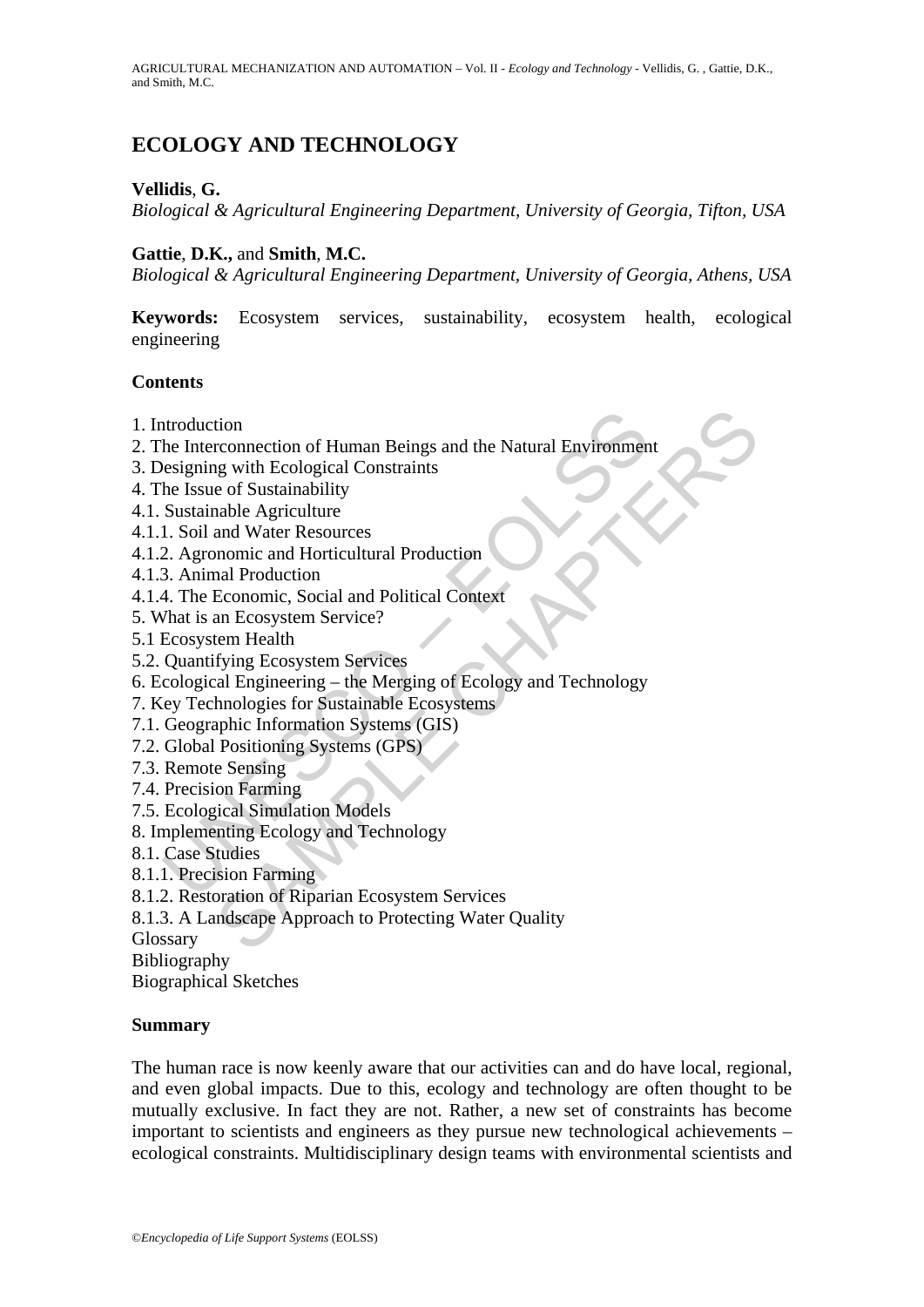engineers working closely together must become the norm if humans hope to develop sustainable engineered systems. Progress in both engineering design and ecological understanding will be necessary for us to develop sustainable systems. Clearly, understanding how ecosystems function and how ecosystems respond to human intervention is a prerequisite for successful engineering designs.

### **1. Introduction**

DDT, one of the most powerful pesticides the world has ever known, was formulated for the first time in the 1850s by a German doctoral student and was rediscovered by Paul Herman Müller and his team of Swiss chemists in the late 1930s. DDT appeared to be a miracle weapon against insect borne diseases like malaria and typhus. During the 1950s, DDT became the primary weapon of the World Health Organizations global antimalaria program. For the next two decades, DDT saturation spraying resulted in a dramatic global reduction of malaria.

aria program. For the next two decades, DDT saturation sprantic global reduction of malaria.<br>962, Rachel Carson published *Silent Spring*, a seminal study T was a much greater threat to the global ecosystem than a panaceae ogram. For the next two decades, DDT saturation spraying resulted<br>colar reduction of malaria.<br>
Rachel Carson published *Silent Spring*, a seminal study demonstrating<br>
a much greater threat to the global ecosystem than a pa In 1962, Rachel Carson published *Silent Spring*, a seminal study demonstrating that DDT was a much greater threat to the global ecosystem than a panacea for insect borne diseases. Drawing on a wide range of scientific studies, Carson made the case that DDT not only affected the targeted insects, but the entire ecosystem. Unlike most pesticides, whose effectiveness is limited to destroying one or two types of insects, DDT was capable of killing hundreds of different species at once. Furthermore, because DDT deteriorated very slowly, the very quality that made it such an effective insecticide, it was spreading far up into the food chain with dire consequences for the species at the tip of the pyramid. By the time *Silent Spring* was published, the ecosystem effects of DDT were manifesting themselves on a grand scale and began to be noticed by the general public. In 1972, DDT was banned in the United States, although it continues to be used on a limited scale in many developing nations.

Thirty years after being published, *Silent Spring* was selected as the most influential book of the last fifty years by a panel of distinguished Americans. The meteoric rise and precipitous decline of DDT is at once an epic of human achievement in the war against insect borne diseases and a cautionary story about the unbridled enthusiasm for new technology. In his introduction to *Silent Spring*, U.S. Vice President Al Gore writes:

"Rachel Carson's influence reaches beyond the boundaries of her specific concerns in Silent Spring. She brought us back to a fundamental idea lost to an amazing degree in modern civilization: the interconnection of human beings and the natural environment. This book was a shaft of light that for the first time illuminated what is arguably the most important issue of our era."

In 1948 Paul Herman Müller was awarded a Nobel Prize.

### **2. The Interconnection of Human Beings and the Natural Environment**

Rachel Carson's work challenged the accepted dogma that human beings were the masters of all things, and that scientific history was primarily the story of their domination. The very absurdity of that world view from todays perspective indicates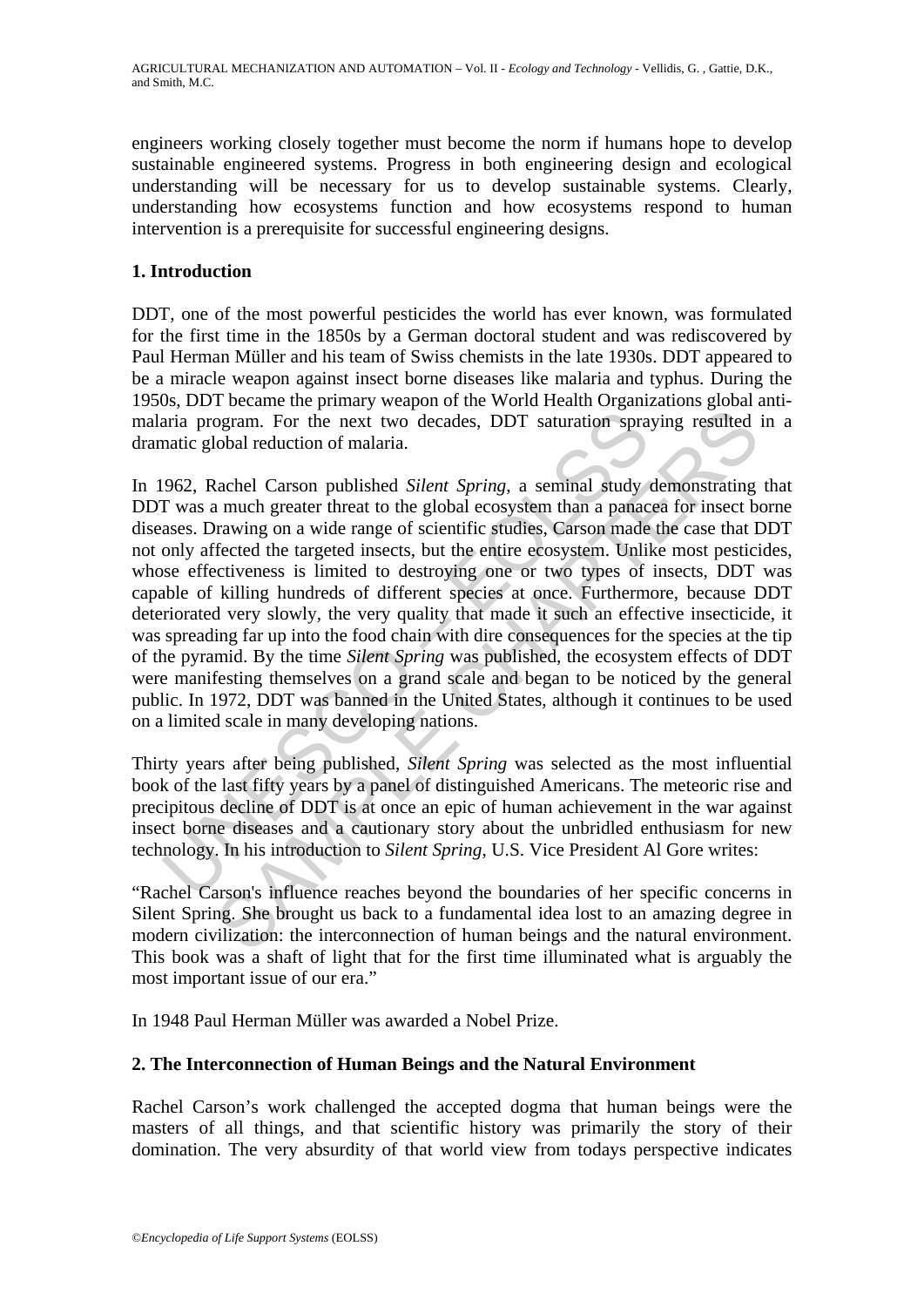how revolutionary Rachel Carson was. She single handedly thrust into our consciousness the interconnection between human beings and our ecosystem. The ecosystem is the basic functional unit of ecology and therefore its importance cannot be overemphasized. We are now keenly aware that our activities can and do have local, regional, and even global impacts.

While human-made systems are designed using the engineering sciences, the strength of ecosystems is their ability to self-organize or "self-design". Natural environmental systems possess the characteristics of structure and function, terms that are applicable to human-made systems. Wetlands, forests, lakes, ponds, rivers, streams, grasslands, marine shores and deserts are just a few of the various types of ecosystems that have been naturally established. Ecosystem development, or ecological succession, is a process requiring long periods of time, sometimes geologic time, resulting in a diverse but well-structured organization. This self-organization serves critical, life-sustaining functions for society through its ability to dynamically cycle energy and matter. The system selects for the most efficient and available pathway for processing and assimilating inputs with associated outputs. Carbon, nitrogen, phosphorus are just a few of the elements cycled by aquatic and terrestrial ecosystems. While these elements are naturally occurring, anthropogenic inputs from such sources as agriculture and urban development now contribute heavily toward ecosystem loading. Although these systems can process a certain amount of anthropogenic loading, there is a threshold at which impairment or destruction occurs.

well-structured organization. This self-organization serves criticions for society through its ability to dynamically cycle energem selects for the most efficient and available pathway for<br>inditing inputs with associated o ructured organization. This self-organization serves critical, life-sustain<br>or society through its ability to dynamically cycle energy and matter,<br>lects for the most efficient and available pathway for processing<br>g inputs James Lovelock, a physical scientist, inventor and engineer, worked with Lynn Margulis to explain what they refer to as the Gaia Hypothesis. In this they explain the relationship between individual organisms and their physical environment. They point out that the chemistry of Earths atmosphere and its physical environment are completely different from other planets in our solar system and that Earths physical environment has a strong buffering capacity. The hypothesis contends that organisms have evolved with the physical environment to provide an intricate control system that keeps Earth's conditions favorable for life. While it is clear that the physical environment affects biological life, what may not be as well known is that the converse is also true: organisms strongly influence the physical environment in which they live. With materials being constantly changed by organisms, new compounds are continually introduced. They conclude that Earths atmosphere, with its unique high oxygen-low carbon dioxide content and the moderate temperature and pH conditions of Earths surface, cannot be accounted for without the critical buffering activities of early life forms and the continued coordinated activity of plants and microbes that dampen fluctuations in physical factors that would occur in the absence of well-organized living systems.

### **3. Designing with Ecological Constraints**

Ecology and technology are not mutually exclusive. Rather, a new set of constraints has become important to scientists and engineers as they pursue new technological achievements – ecological constraints. Scientists and engineers are accustomed to operating under design constraints ranging from the most rigid thermodynamic laws to budgetary constraints. Ecological constraints add one or more set of considerations to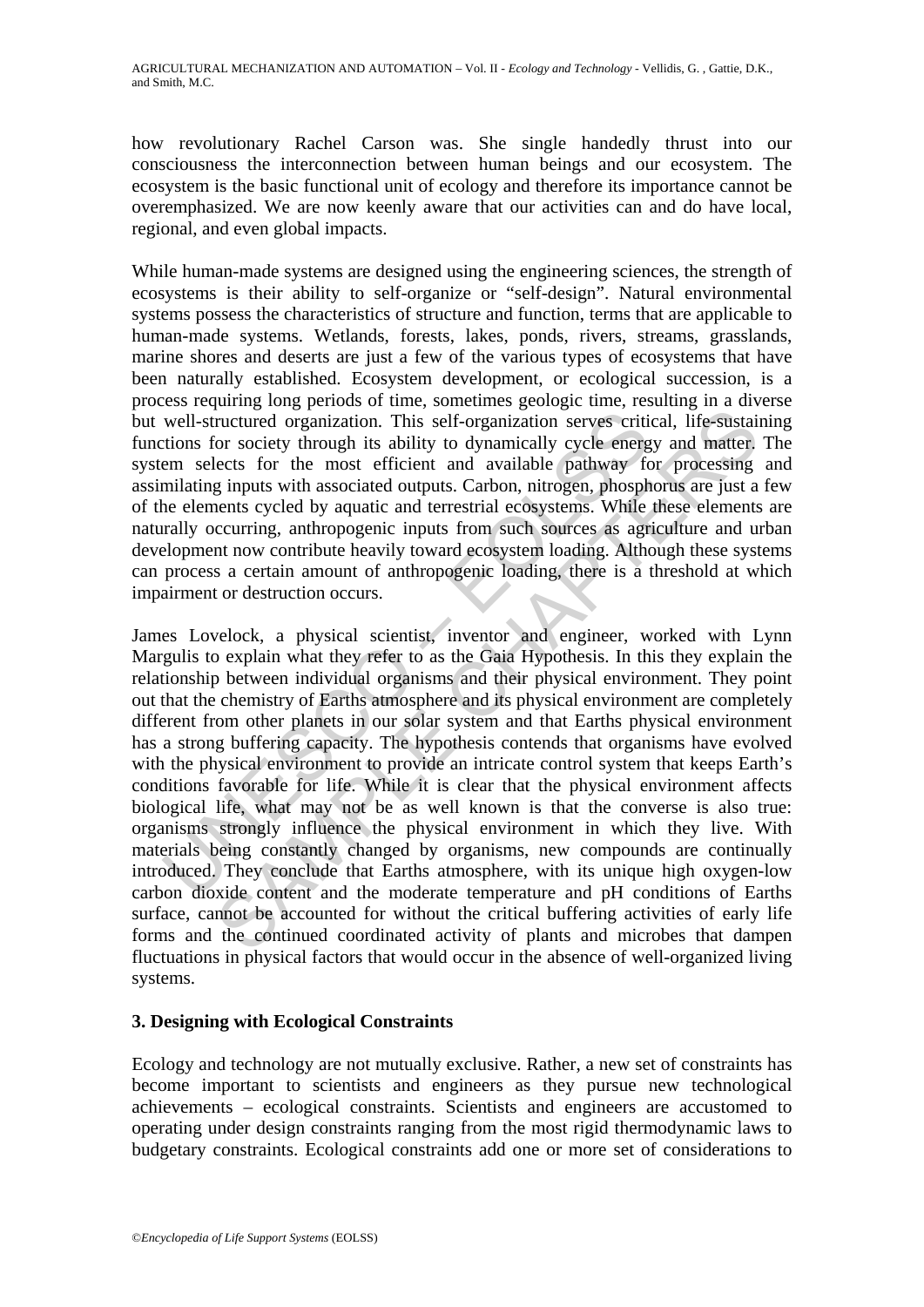the list. Engineering designs are now expected to result in products or management plans whose use or implementation will not endanger important ecological conditions or processes.

Ecologists and other environmental scientists must collaborate with engineers to describe the requirements of important ecological conditions and processes in terms that can be incorporated into engineering design considerations and continue to work together to develop suitable engineering plans. Engineers and ecologists certainly cannot solve these problems alone, but they do have important responsibilities in efforts to keep human environmental impacts within acceptable bounds.

Multidisciplinary design teams with environmental scientists and engineers working closely together must become the norm if humans hope to develop sustainable engineered systems. Progress in both engineering design and ecological understanding will be necessary for us to develop sustainable systems. With the exception of selected sub-disciplines, there is so little dialog between engineers and ecologists that it is hard to know where to start. What would it mean to engineer within ecological constraints? What are the ecological constraints? Which constraints are most important? Can some be ignored? How would one distinguish satisfactory and unsatisfactory designs? What does it mean to keep human environmental impacts within "acceptable" limits?

ineered systems. Progress in both engineering design and ecolog<br>be necessary for us to develop sustainable systems. With the ex<br>disciplines, there is so little dialog between engineers and ecolo<br>now where to start. What wo systems. Progress in both engineering design and ecological understancessary for us to develop sustainable systems. With the exception of selemes, there is so little dialog between engineers and ecological constraints henc In 1983, restoration biologist A. D. Bradshaw made the following statement which is as valid today as it was all those years ago: "The acid test of our understanding is not whether we can take ecosystems to bits on pieces of paper, however scientifically, but whether we can put them together in practice and make them work." Clearly, understanding how ecosystems function and how ecosystems respond to human intervention is a prerequisite for successful engineering designs. H.T. Odum, a leading ecologist, was among the first to identify the emerging discipline of ecological engineering as a key integrator for the design and development of sustainable ecosystems.

Before we can begin designing these ecosystems, we must be able to document the services provided by ecosystems in sufficiently explicit terms that society will not only protect and preserve those ecosystems still delivering such services, but design to whatever degree possible those ecosystems capable of delivering services at a sustainable level.

### **4. The Issue of Sustainability**

Sustainability rests on the principle that we must meet the needs of the present without compromising the ability of future generations to meet their own needs. Therefore, stewardship of both natural and human resources is of prime importance. Stewardship of human resources includes consideration of social responsibilities such as working and living conditions of laborers, the needs of rural communities, and consumer health and safety, both in the present and the future. Stewardship of land and natural resources involves maintaining or enhancing this vital resource base for the long term.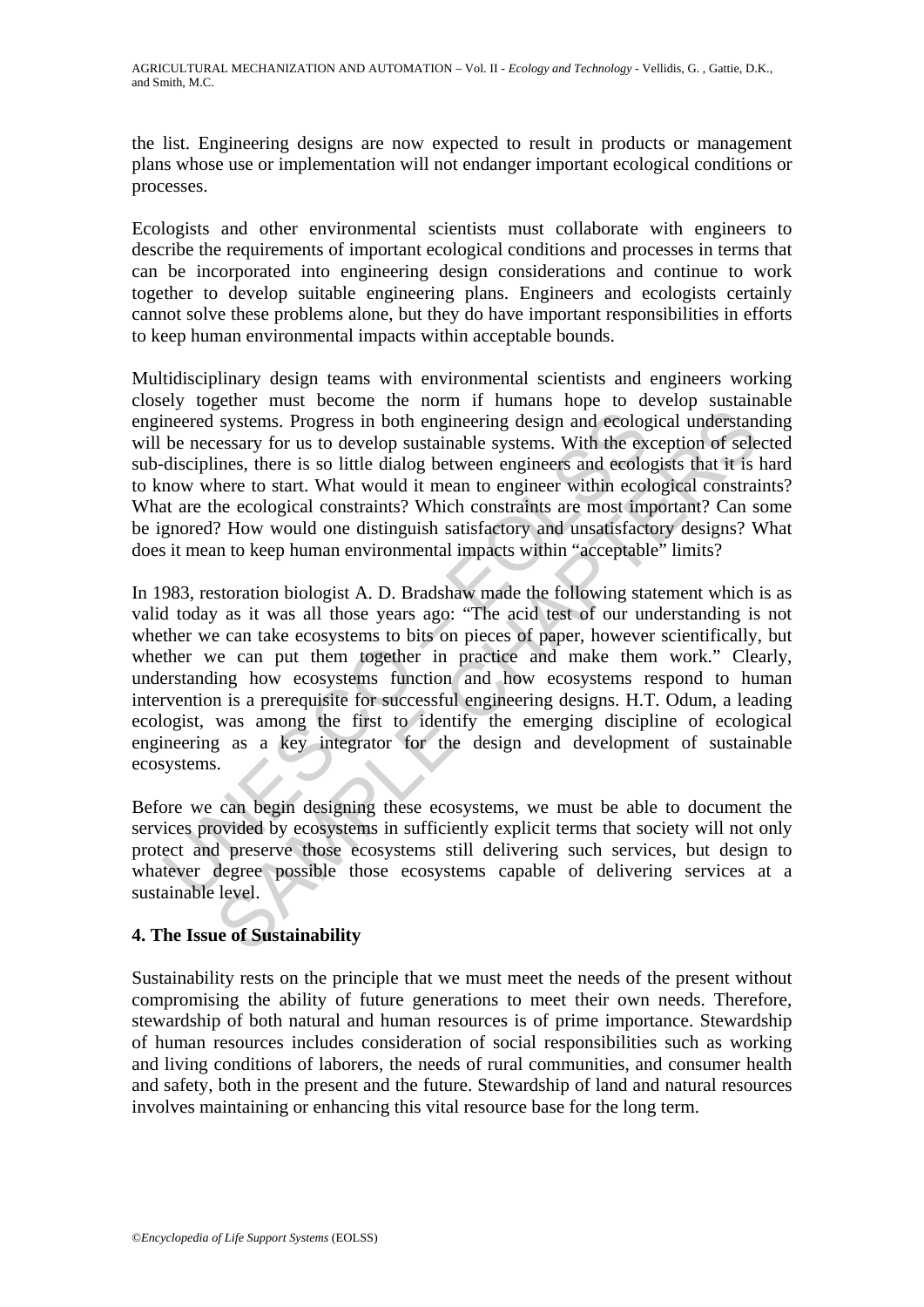The 1992 United Nations Conference on Environment and Development (UNCED) in Rio de Janeiro focused on the sustainability of the worlds natural resources and highlighted the need to link and balance environmental stewardship, economic development, and community vitality. The Conference addressed the issue of sustainability by drawing attention to the common challenges of population growth, the need for strategies for sustaining food security and the need to conserve natural resources. Agenda 21, the blueprint for responsible action towards implementing sustainable development adopted at UNCED states:

"Major adjustments are needed in agricultural, environmental and macroeconomic policy, at both national and international levels, in developed as well as in developing countries, to create the conditions for sustainable agriculture and rural development. The major objective of sustainable agriculture and rural development is to increase food production in a sustainable way and to enhance food security. This will involve education initiatives, utilization of economic incentives and the development of appropriate and new technologies, thus ensuring stable supplies of nutritionally adequate food, access to those supplies by vulnerable groups, and production for markets; employment and income generation to alleviate poverty; and natural resource management and environmental protection."

duction in a sustainable way and to enhance food security.<br>
Curation initiatives, utilization of economic incentives and the<br>
oppriate and new technologies, thus ensuring stable supplie<br>
quate food, access to those supplie A systems perspective is essential to understanding sustainability. The system is envisioned in its broadest sense, from the individual farm, to the local ecosystem, and to communities affected by this farming system both locally and globally. An emphasis on the system allows a larger and more thorough view of the consequences of farming practices on both human communities and the environment. A systems approach gives us the tools to explore the interconnections between farming and other aspects of our environment.

## **4.1. Sustainable Agriculture**

in a sustainable way and to enhance food security. This will invinitiatives, utilization of economic incentives and the development and new technologies, thus ensuring stable supplies of nutifitor mployment and income gene Agriculture has changed dramatically, especially since the end of World War II. Food and fiber productivity soared due to new technologies, mechanization, increased chemical use, specialization and government policies that favored maximizing production. Although these changes have had many positive effects and reduced many risks in farming, there have also been significant costs. Prominent among these are accelerated topsoil depletion, surface and ground water depletion and contamination from agrochemicals, the decline of family farms, continued neglect of the living and working conditions for farm laborers, increasing costs of production, and the disintegration of economic and social conditions in rural communities.

A growing movement emerged during the past two decades of the last century which has questioned the role of the agricultural establishment in promoting practices that contribute to these social problems. Today, in 2002, this movement for sustainable agriculture is garnering increasing support and acceptance within mainstream agriculture. Not only does sustainable agriculture address many environmental and social concerns, but it also offers innovative and economically viable opportunities for growers, laborers, consumers, policymakers and many others in the entire food system.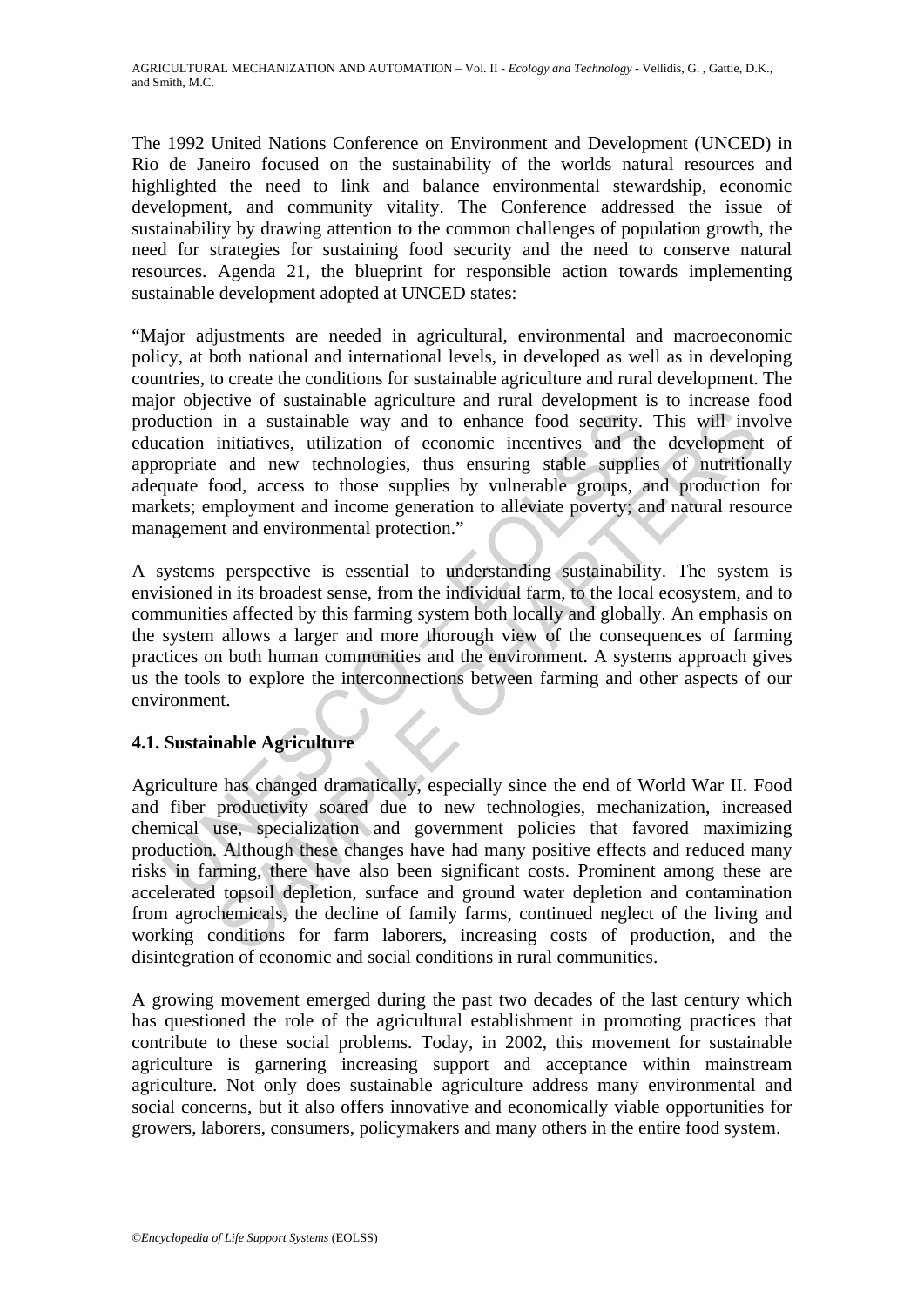Sustainable agriculture integrates three main goals: environmental health, financial gain, and social and economic equity. A variety of philosophies, policies and practices have contributed to these goals. People in many different capacities, from farmers to consumers, have shared this vision and contributed to it. Despite the diversity of people and perspectives, the following themes commonly weave through definitions of sustainable agriculture:

## **4.1.1. Soil and Water Resources**

When the production of food and fiber degrades the natural resource base, the ability of future generations to produce and flourish decreases. The decline of ancient civilizations in Mesopotamia, the Mediterranean region, pre-Columbian southwest U.S. and Central America is believed to have been strongly influenced by natural resource degradation from non-sustainable farming and forestry practices. Natural resources commonly associated with agricultural production include: water, soil, air, energy, and biodiversity.

Water is the principal resource that has helped agriculture and society to prosper, and it has been a major limiting factor when mismanaged. Several steps can be taken to develop water-efficient farming systems, including both policy and management actions:

- improving water conservation and storage measures;
- providing incentives for selection of drought-tolerant crop species;
- using reduced-volume irrigation systems;
- managing crops to reduce water loss; and
- selection of species and varieties that are well suited to the available soils.



Figure 1. Destruction of riparian vegetation results in loss of ecosystem services.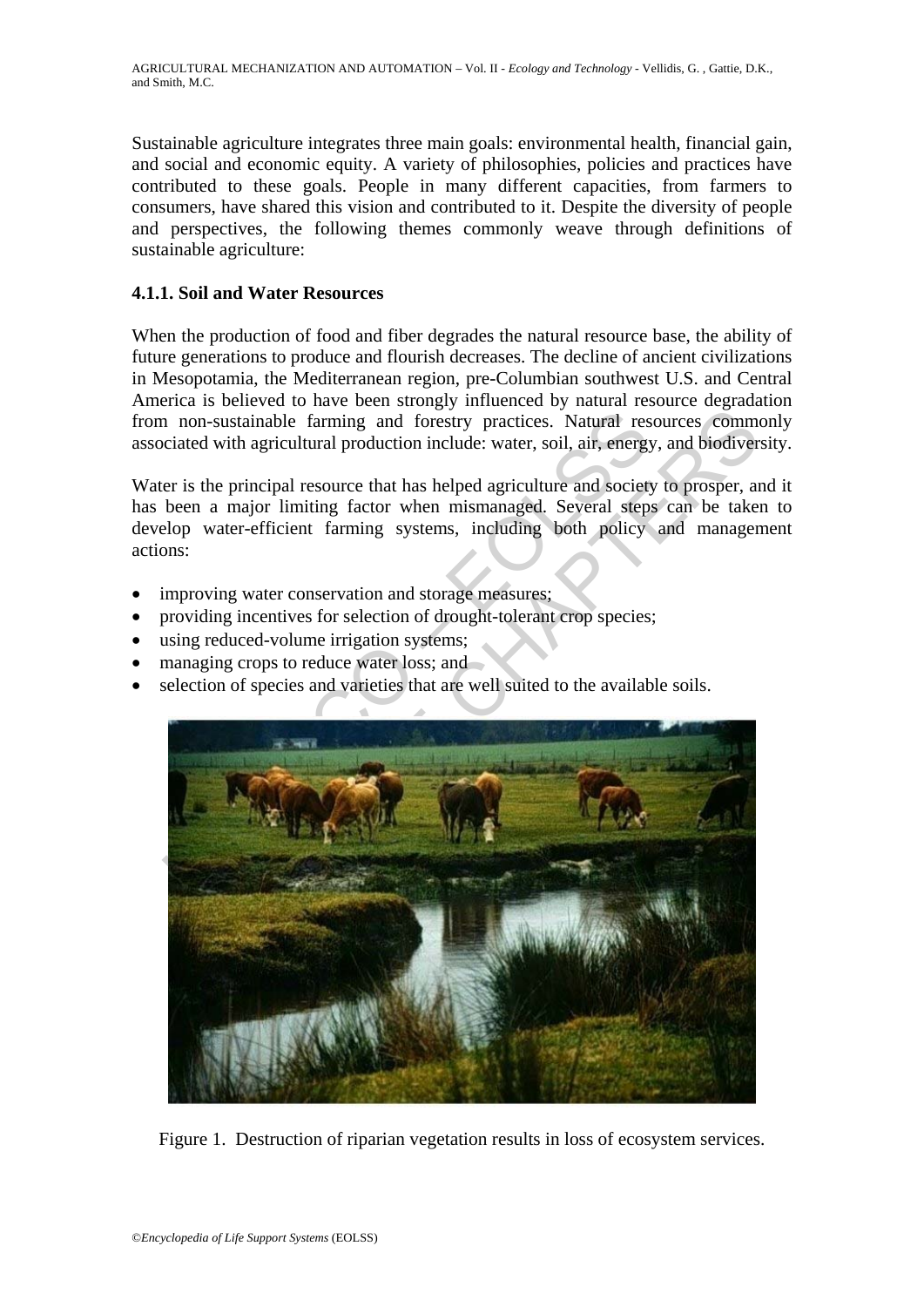In addition to consumptive use through irrigation, water resources are also adversely affected by agricultural pollution. Translocation of soil and agrochemicals from agricultural production sites often results in non-point source pollution of water resources and subsequent reduction in water quality and biodiversity. Destruction of riparian (stream side) ecosystems within agricultural watersheds accelerates non-point source pollution, decreases wild habitat, and reduces fish and wildlife populations (Figure 1). The plant diversity in and around both riparian and agricultural areas should be maintained in order to support a diversity of wildlife. This diversity will enhance natural ecosystems and could aid in agricultural pest management.

Soil erosion continues to be a serious problem, both as a threat to our continued ability to produce adequate food and as the source sediment in receiving waters. Numerous practices have been developed to keep soil in place, which include reducing or eliminating tillage, managing irrigation to reduce runoff, and keeping the soil covered with plants or mulch.

Modern agriculture is heavily dependent on non-renewable energy sources, especially petroleum. The continued use of these energy sources cannot be sustained indefinitely, and yet to abruptly abandon our reliance on them would be economically catastrophic. In sustainable agricultural systems, there is a reduced reliance on non-renewable energy sources and a substitution of renewable sources or labor to the extent that is economically feasible.

inating tillage, managing irrigation to reduce runoff, and keepir<br>
plants or mulch.<br>
Idern agriculture is heavily dependent on non-renewable energy<br>
oleum. The continued use of these energy sources cannot be sus<br>
yet to ab is tillage, managing irrigation to reduce runoff, and keeping the soil cov<br>or mulch.<br>Triculture is heavily dependent on non-renewable energy sources, espect<br>The continued use of these energy sources cannot be sustained ind Many agricultural activities affect air quality. These include smoke from agricultural burning; dust from tillage, traffic and harvest; pesticide drift from spraying; odors from concentrated animal feeding operations, and nitrous oxide emissions from the use of nitrogen fertilizer. Options to improve air quality include incorporating crop residue into the soil, using appropriate levels of tillage, and planting wind breaks, cover crops or buffer strips to reduce wind erosion.

## **4.1.2. Agronomic and Horticultural Production**

Sustainable production practices involve a variety of approaches. Specific strategies must take into account topography, soil characteristics, climate, pests, local availability of inputs and the individual grower's goals. Despite the site-specific and individual nature of sustainable agriculture, several general principles can be applied to help growers select appropriate management practices:

- selection of species and varieties that are well suited to the site and to conditions on the farm;
- diversification of crops (including livestock) and cultural practices to enhance the biological and economic stability of the farm;
- management of soil to enhance and protect soil quality;
- efficient use of inputs; and
- consideration of farmers' goals and lifestyle choices.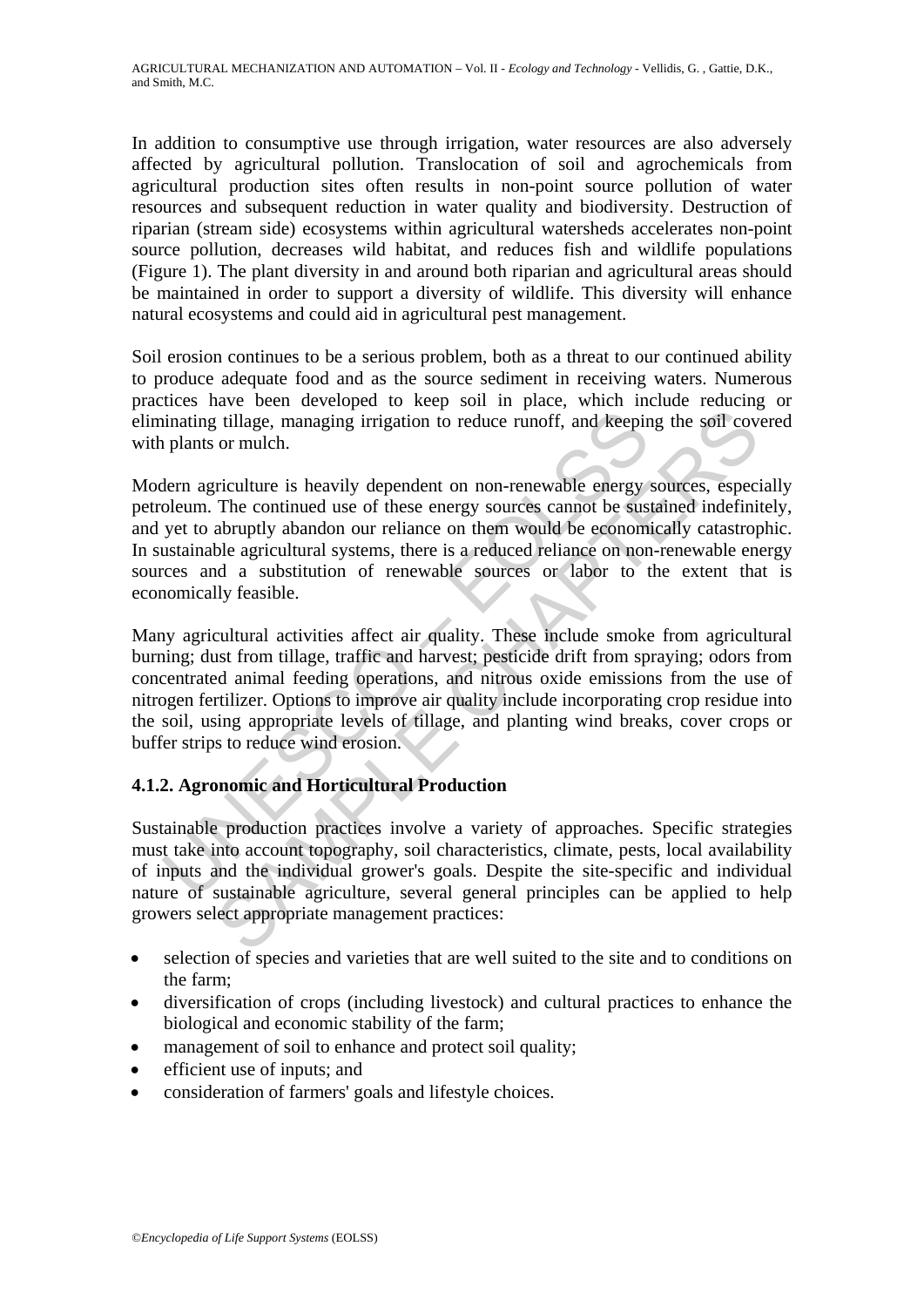- -
- -

# TO ACCESS ALL THE **27 PAGES** OF THIS CHAPTER, Visi[t: http://www.eolss.net/Eolss-sampleAllChapter.aspx](https://www.eolss.net/ebooklib/sc_cart.aspx?File=E5-11-04-01)

#### **Bibliography**

Bradshaw A.D. (1983). The reconstruction of ecosystems. *Journal of Applied Ecology* **20**, 1-17. [This article establishes some of the earliest principles of ecosystem restoration.]

Carson, R. (1962). *Silent Spring*, 368 pp. Houghton Mifflin Company, Boston, MA, USA. [A seminal study demonstrating that DDT was a much greater threat to the global ecosystem than a panacea for insect borne diseases.]

on, R. (1962). *Silent Spiring*, 368 pp. Houghton Mifflin Company, Boston, bon, R. (1962). *Silent Spring*, 368 pp. Houghton Mifflin Company, Boston, b. chemostrating that DDT was a much greater threat to the global ecosys sites some of the termine, Book experimentation.]<br>
1962). Silent Spring, 368 pp. Houghton Mifflin Company, Boston, MA, USA. [A set<br>
strating that DDT was a much greater threat to the global ecosystem than a panacea for is. Constanza, R., R. d'Arge, R. de Groot, S. Farber, M. Grasso, B. Hannon, K. Limburg, S. Naeem, R. V. O'Neill, J. Paruelo, R. G. Raskin, P. Sutton and M. van den Belt. (1997). The value of the world's ecosystem services and natural capital. *Nature* **387**, 253-260. [Seminal article quantifying the economic value of ecosystem services.]

Haan, C.T., H.P. Johnson, and D.L. Brakensiek. (1982). *Hydrologic Modeling of Small Watersheds*, 533 pp. American Society of Agricultural Engineers, St. Joseph, MI, USA. [Provides a collection of contributions on modeling various aspects of the hydrologic cycle on small watersheds.]

Mitsch, W.J., and S.E. Jørgensen. (1989). *Ecological Engineering: An Introduction to Ecotechnology*, 472 pp. John Wiley & Sons, Inc., New York, NY, USA. [This book contains contributions by leaders in the emerging discipline of ecological engineering.]

Odum. E.P. (1993). *Ecology and Our Endangered Life-Support Systems*, 301 pp. Sinauer, Sunderland, MA, USA. [Description of important ecosystem services from the father of ecology.]

Schulze, P.C. (1996). *Engineering Within Ecological Constraints*, 213 pp. National Academy Press, Washington, DC, USA. [A product of the National Academy of Engineering that describes recent thinking on designing within ecological constraints.]

Stapelton D.H. (1999). The short-lived miracle of DDT. *Invention & Technology* **15**(3), 34-41. [This article describes the invention, use and discrediting of DDT as well as providing a perspective on enthusiasm for a new technology.]

Thayer, R.L. (1994). *Gray World, Green Heart: Technology, Nature, and the Sustainable Landscape*, 352 pp. John Wiley & Sons, Inc., New York, NY, USA. [Provides a summary of and examples of technologies that make unsustainable and sustainable landscapes.]

Zweers, W. and J.J. Boersema. (1994). *Ecology, Technology and Culture*, 310 pp. White Horse Press, Cambridge, United Kingdom. [Euro-centric collection of essays dealing with environmental issues debated in western societies.]

#### **Biographical Sketches**

**George Vellidis** is a Professor of Biological & Agricultural Engineering at the University of Georgia, Tifton, USA. He received his B.S. and M.S. degrees in Agricultural Engineering from Virginia Polytechnic Institute and State University (Virginia Tech), and his Ph.D. in Agricultural Engineering with a minor in Environmental Engineering from the University of Florida. His primary research interests are in measuring, modeling, and limiting environmental impacts of agricultural production systems. Dr. Vellidis leads a multidisciplinary, multi-institution project that is evaluating a landscape approach to protecting water quality in the southeastern coastal plain of the USA. This entails instrumenting three